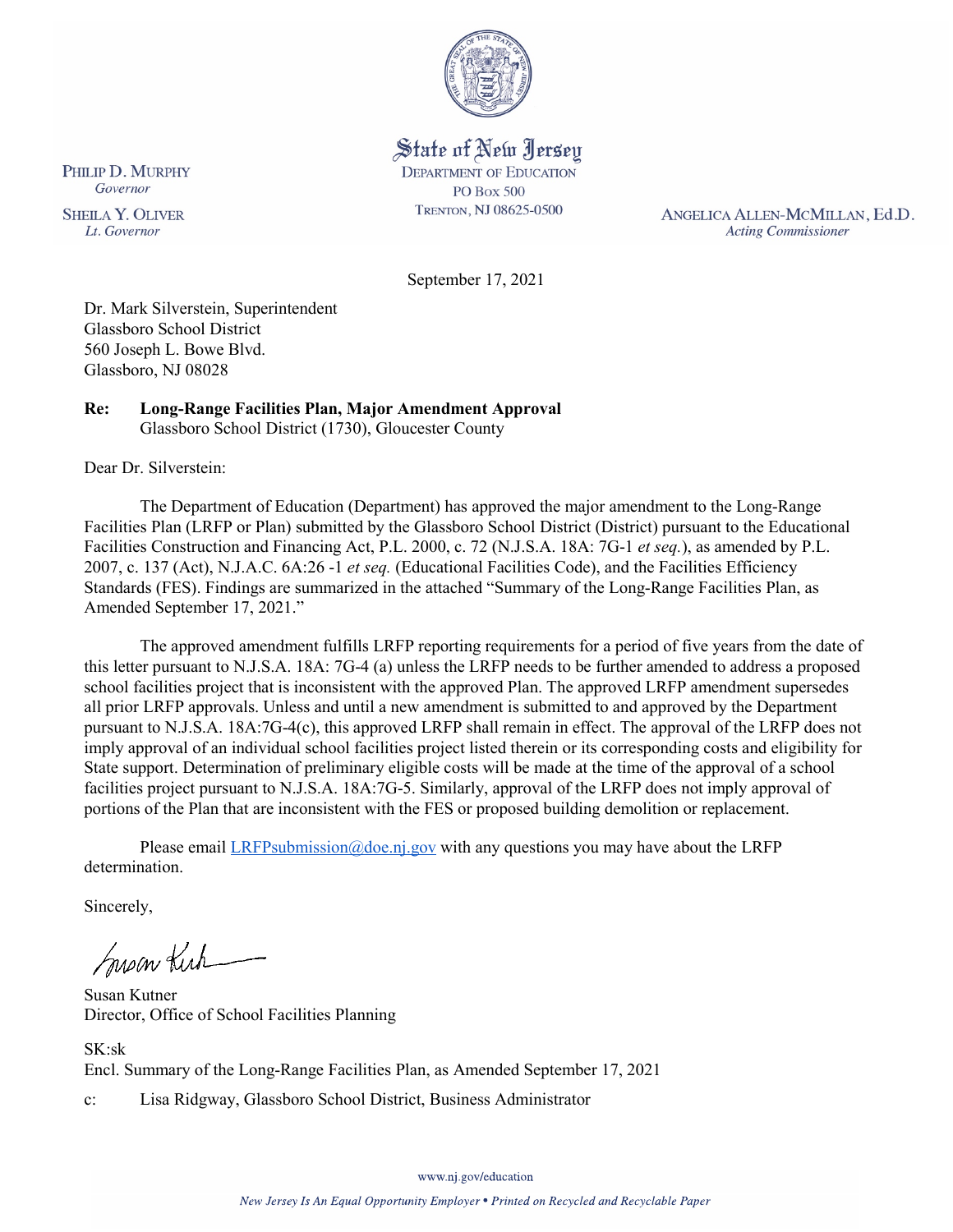# **Glassboro School District (1730) Summary of the Long-Range Facilities Plan, as Amended September 17, 2021**

The Department of Education (Department) has completed its review of the major amendment to the Long-Range Facilities Plan (LRFP or Plan) submitted by the Glassboro School District (District) pursuant to the Educational Facilities Construction and Financing Act, P.L. 2000, c. 72 (N.J.S.A. 18A: 7G-1 *et seq.*), as amended by P.L. 2007, c. 137 (Act), N.J.A.C. 6A:26-1 et seq. (Educational Facilities Code), and the Facilities Efficiency Standards (FES).

The following provides a summary of the District's approved amended LRFP. The summary is based on the standards set forth in the Act, the Educational Facilities Code, the FES, District-reported information in the Department's LRFP reporting system, and supporting documentation. The referenced reports in *italic* text are standard reports available on the Department's LRFP website.

# **1. Inventory Overview**

The District is classified as a Regular Operating District (ROD) for funding purposes. It provides services for students in grades PK-12.

The District identified existing and proposed schools, sites, buildings, rooms, and site amenities in its LRFP. Table 1 lists the number of existing and proposed district schools, sites, and buildings. Detailed information can be found in the *School Asset Inventory Report* and the *Site Asset Inventory Report.*

**As directed by the Department, school facilities projects that have received initial approval by the Department and have been approved by the voters, if applicable, are represented as "existing" in the LRFP.** Approved projects that include new construction and/or the reconfiguration/reassignment of existing program space are as follows: n/a.

| Category                                     | <b>Existing</b> | <b>Proposed</b> |
|----------------------------------------------|-----------------|-----------------|
| Number of Schools (assigned DOE school code) |                 |                 |
| Number of School Buildings <sup>1</sup>      |                 |                 |
| Number of Non-School Buildings <sup>2</sup>  |                 |                 |
| Number of Vacant Buildings                   |                 |                 |
| Number of Sites                              |                 |                 |

### **Table 1: Number of Schools, School Buildings, and Sites**

Based on the existing facilities inventory submitted by the District:

- Schools using leased buildings (short or long-term):  $n/a$
- Schools using temporary classroom units (TCUs), excluding TCUs supporting construction: n/a
- Vacant/unassigned school buildings:  $n/a$

 $\overline{a}$ 

*<sup>1</sup>* Includes district-owned buildings and long-term leases serving students in district-operated programs

<sup>&</sup>lt;sup>2</sup> Includes occupied district-owned buildings not associated with a school, such as administrative buildings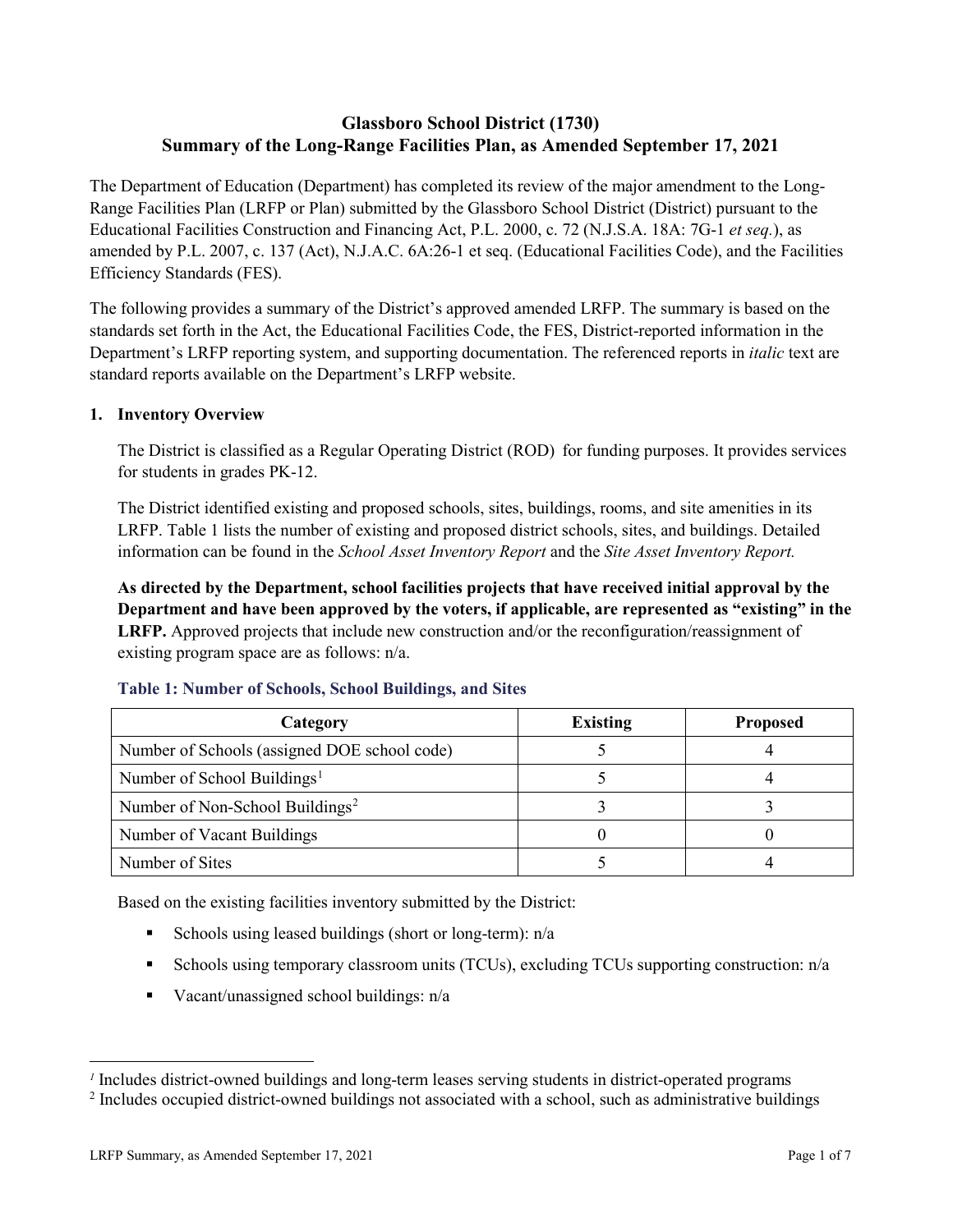Findings:

The Department has determined that the proposed inventory is adequate for approval of the District's LRFP amendment. However, the LRFP determination does not imply approval of an individual school facilities project listed within the LRFP; the District must submit individual project applications for project approval.

# **2. District Enrollments**

The District determined the number of students, or "proposed enrollments," to be accommodated for LRFP planning purposes on a district-wide basis and in each school.

The Department minimally requires the submission of a standard cohort-survival projection using historic enrollment data from the Application for School State Aid (ASSA) or NJ Smart. The cohort-survival method projection method forecasts future students based upon the survival of the existing student population as it moves from grade to grade. A survival ratio of less than 1.00 indicates a loss of students, while a survival ratio of more than 1.00 indicates the class size is increasing. For example, if a survival ratio tracking first to second grade is computed to be 1.05, the grade size is increasing by 5% from one year to the next. The cohort-survival projection methodology works well for communities with stable demographic conditions. Atypical events impacting housing or enrollments, such as an economic downturn that halts new housing construction or the opening of a charter or private school, typically makes a cohort-survival projection less reliable.

# **Proposed enrollments are based on a standard cohort-survival enrollment projection.**

Adequate supporting documentation was submitted to the Department to justify the proposed enrollments. Table 2 provides a comparison of existing and projected enrollments. All totals include special education students.

|                              | <b>Existing Enrollments</b> | <b>District Proposed Enrollments</b> |
|------------------------------|-----------------------------|--------------------------------------|
| <b>Grades</b>                | 2020-21                     | 2023-24                              |
| PK (excl. private providers) | 59                          | 73                                   |
| Grades K to 5                | 774                         | 752                                  |
| Grades 6 to 8                | 432                         | 300                                  |
| Grades 9 to 12               | 546                         | 485                                  |
| <b>Totals PK to 12</b>       | 1,811                       | 1,610                                |

# **Table 2: Enrollments**

Findings:

The Department has determined the District's proposed enrollments to be acceptable for approval of the District's LRFP amendment. The Department will require a current enrollment projection at the time an application for a school facilities project is submitted incorporating the District's most recent enrollments in order to verify that the LRFP's planned capacity is appropriate for the updated enrollments.

# **3. District Practices Capacity**

Based on information provided in the room inventories, District Practices Capacity was calculated for each school building to determine whether adequate capacity is proposed for the projected enrollments based on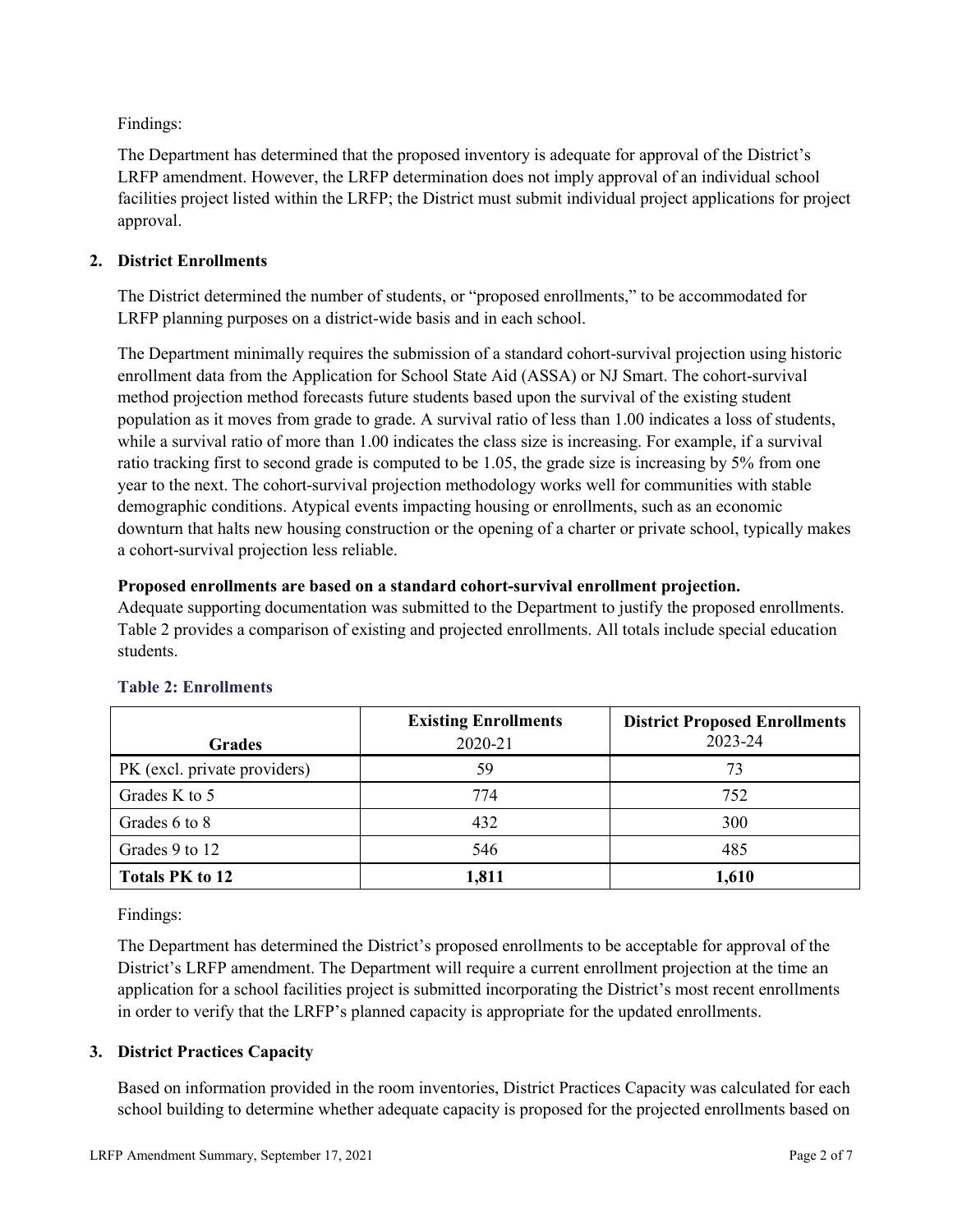district scheduling and class size practices. The capacity totals assume instructional buildings can be fully utilized regardless of school sending areas, transportation, and other operational issues. The calculations only consider district-owned buildings and long-term leases; short term leases and temporary buildings are excluded. **A capacity utilization factor of 90% for classrooms serving grades K-8 and 85% for classrooms serving grades 9-12 is applied in accordance with the FES.** No capacity utilization factor is applied to preschool classrooms.

In certain cases, districts may achieve adequate District Practices Capacity to accommodate enrollments but provide inadequate square feet per student in accordance with the FES, resulting in educational adequacy issues and "Unhoused Students." Unhoused students are considered in the "Functional Capacity" calculations used to determine potential State support for school facilities projects and are analyzed in Section 4.

Table 3 provides a summary of proposed enrollments and existing and proposed District-wide capacities. Detailed information can be found in the LRFP website reports titled *FES and District Practices Capacity Report, Existing Rooms Inventory Report, and Proposed Rooms Inventory Report.*

| <b>Grades</b>              | <b>Proposed</b><br><b>Enrollments</b> | <b>Existing</b><br><b>District</b><br><b>Practices</b><br>Capacity | <b>Existing</b><br>Deviation* | <b>Proposed</b><br><b>District</b><br><b>Practices</b><br>Capacity | <b>Proposed</b><br>Deviation* |
|----------------------------|---------------------------------------|--------------------------------------------------------------------|-------------------------------|--------------------------------------------------------------------|-------------------------------|
| Elementary (PK to 5)       | 825                                   | 1,130.23                                                           | 305.23                        | 927.00                                                             | 102.00                        |
| Middle $(6 \text{ to } 8)$ | 300                                   | 634.67                                                             | 334.67                        | 457.00                                                             | 157.00                        |
| High $(9 \text{ to } 12)$  | 485                                   | 785.40                                                             | 300.40                        | 785.40                                                             | 300.40                        |
| <b>District Totals</b>     | 1,610                                 | 2,550.30                                                           | 940.30                        | 2,169.40                                                           | 559.40                        |

# **Table 3: District Practices Capacity Analysis**

*\* Positive numbers signify surplus capacity; negative numbers signify inadequate capacity. Negative values for District Practices capacity are acceptable for approval if proposed enrollments do not exceed 100% capacity utilization.*

Considerations:

- Based on the proposed enrollments and existing room inventories, the District is projected to have inadequate capacity for the following grade groups, assuming all school buildings can be fully utilized (100% capacity utilization): n/a
- Adequate justification has been provided by the District if the proposed capacity for a school significantly deviates from the proposed enrollments. Generally, surplus capacity is acceptable for LRFP approval if additional capacity is not proposed through new construction.

# Findings:

The Department has determined that proposed District capacity, in accordance with the proposed enrollments, is adequate for approval of the District's LRFP amendment. The Department will require a current enrollment projection at the time an application for a school facilities project is submitted, incorporating the District's most recent Fall Enrollment Report, in order to verify that the LRFP's planned capacity meets the District's updated enrollments.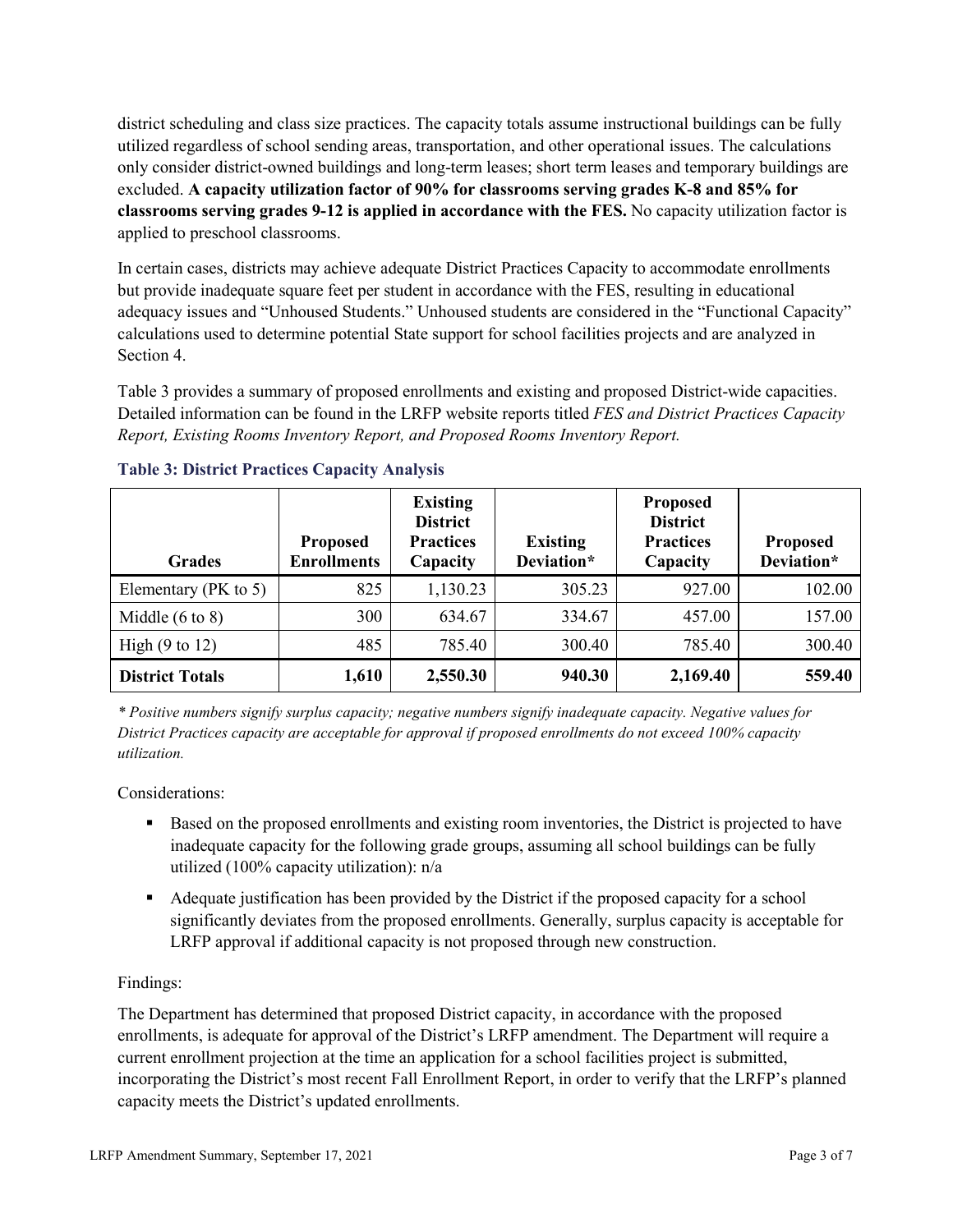### **4. New Construction Funding Eligibility**

*Functional Capacity* was calculated and compared to the proposed enrollments to provide a **preliminary estimate** of Unhoused Students and new construction funding eligibility. **A final determination will be made at the time of project application approval.**

*Functional Capacity* is the adjusted gross square footage of a school building *(total gross square feet minus excluded space)* divided by the minimum area allowance per full-time equivalent student for the grade level contained therein. *Unhoused Students* is the number of students projected to be enrolled in the District that exceeds the Functional Capacity of the District's schools pursuant to N.J.A.C. 6A:26-2.2(c). *Excluded Square Feet* includes (1) square footage exceeding the FES for any pre-kindergarten, kindergarten, general education, or self-contained special education classroom; (2) grossing factor square footage *(corridors, stairs, mechanical rooms, etc.)* that exceeds the FES allowance, and (3) square feet proposed to be demolished or discontinued from use. Excluded square feet may be revised during the review process for individual school facilities projects.

Table 4 provides a preliminary assessment of the Functional Capacity, Unhoused Students, and Estimated Maximum Approved Area for Unhoused Students for each FES grade group. The calculations exclude temporary facilities and short-term leased buildings. School buildings proposed for whole or partial demolition or reassignment to a non-school use are excluded from the calculations pending project application review. If a building is proposed to be reassigned to a different school, the square footage is applied to the proposed grades after reassignment. Buildings that are not assigned to a school are excluded from the calculations. In addition, only preschool students eligible for state funding (former ECPA students) are included. Detailed information concerning the calculations can be found in the *Functional Capacity and Unhoused Students Report* and the *Excluded Square Footage Report.*

| Category                                     | PK/K to 5 | 6 to 8 | 9 to 12 | <b>Total</b> |
|----------------------------------------------|-----------|--------|---------|--------------|
| Eligible PK /K-12 Proposed Enrollments       | 825       | 300    | 485     |              |
| FES Area Allowance (SF/student)              | 125.00    | 134.00 | 151.00  |              |
| <b>Prior to Completion of Proposed Work:</b> |           |        |         |              |
| <b>Existing Gross Square Feet</b>            | 117,400   | 70,379 | 118,545 | 306,315      |
| <b>Adjusted Gross Square Feet</b>            | 116,245   | 68,804 | 115,640 | 300,689      |
| <b>Adjusted Functional Capacity</b>          | 929.96    | 513.46 | 765.83  |              |
| <b>Unhoused Students</b>                     | 0.00      | 0.00   | 0.00    |              |
| Est. Max. Area for Unhoused Students         | 0.00      | 0.00   | 0.00    |              |
| <b>After Completion of Proposed Work:</b>    |           |        |         |              |
| Gross Square Feet                            | 119,875   | 70,645 | 118,545 | 309,065      |
| New Gross Square Feet                        | 2,475     | 0      | 0       | $\Omega$     |
| <b>Adjusted Gross Square Feet</b>            | 118,720   | 68,804 | 115,640 | 303,164      |
| <b>Functional Capacity</b>                   | 949.76    | 513.46 | 765.83  |              |
| Unhoused Students after Construction         | 0.00      | 0.00   | 0.00    |              |
| Est. Max. Area Remaining                     | 0.00      | 0.00   | 0.00    |              |

### **Table 4: Estimated Maximum Approved Area for Unhoused Students**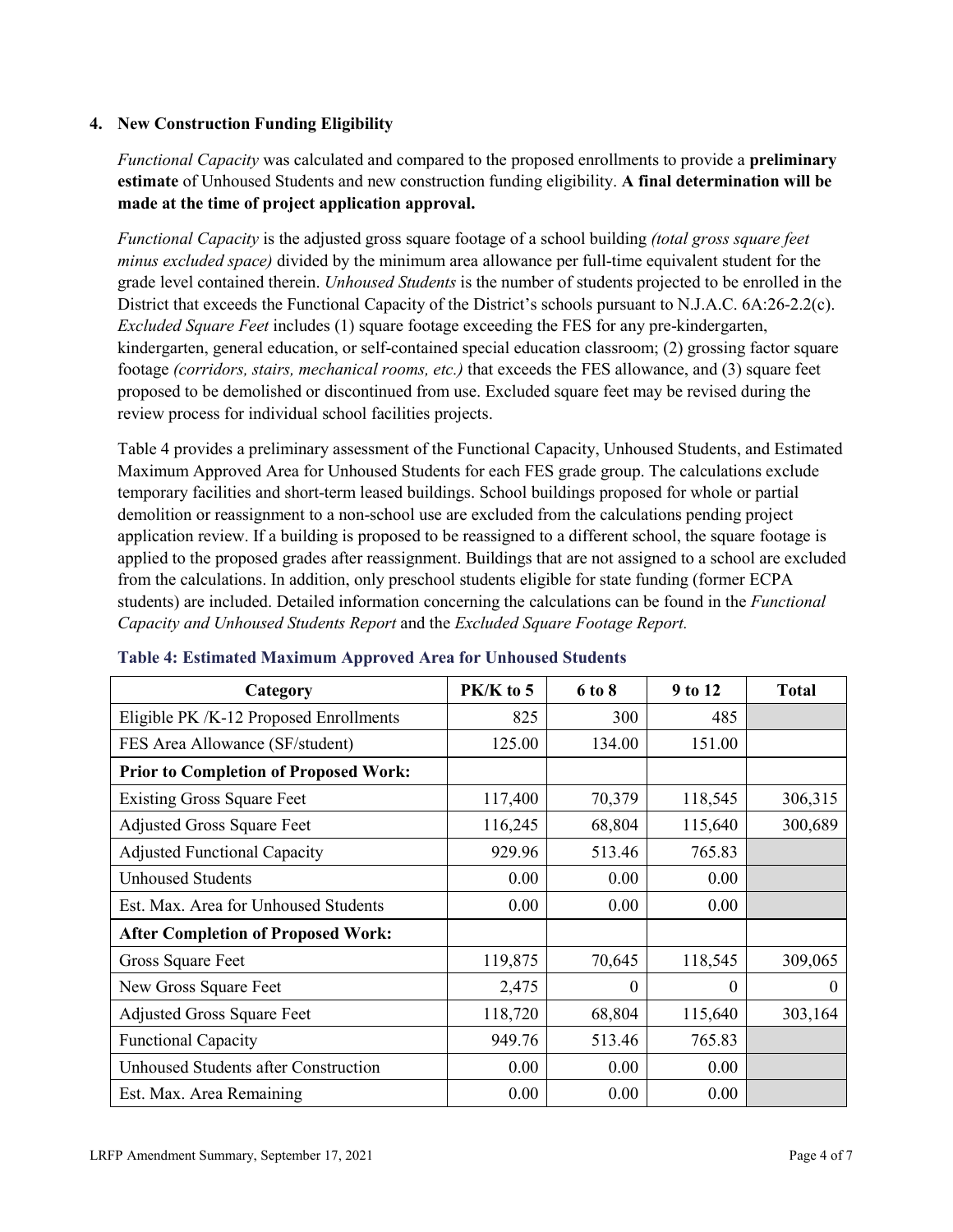Facilities used for non-instructional or non-educational purposes are ineligible for State support under the Act. However, projects for such facilities shall be reviewed by the Department to determine whether they are consistent with the District's LRFP and whether the facility, if it is to house students (full or part time) conforms to educational adequacy requirements. These projects shall conform to all applicable statutes and regulations.

Estimated costs represented in the LRFP by the District are for capital planning purposes only. The estimates are not intended to represent preliminary eligible costs or final eligible costs of approved school facilities projects.

Considerations:

- The District does not have approved projects pending completion, as noted in Section 1, that impact the Functional Capacity calculations.
- **The Functional Capacity calculations** *exclude* square feet proposed for demolition or discontinuation for the following FES grade groups and school buildings pending a feasibility study and project review: 6-8 (Glassboro Intermediate School).
- Based on the preliminary assessment, the District has Unhoused Students prior to the completion of proposed work for the following FES grade groups: n/a.
- New construction is proposed for the following FES grade groups: K-5.
- Proposed new construction exceeds the estimated maximum area allowance for Unhoused Students prior to the completion of the proposed work for the following grade groups: K-5.
- The District, based on the preliminary LRFP assessment, will not have Unhoused Students after completion of the proposed LRFP work. If the District is projected to have Unhoused Students, adequate justification has been provided to confirm educational adequacy in accordance with Section 6 of this determination.

# Findings:

Functional Capacity and Unhoused Students calculated in the LRFP are preliminary estimates. Preliminary Eligible Costs (PEC) and Final Eligible Costs (FEC) will be included in the review process for specific school facilities projects. A feasibility study undertaken by the District is required if building demolition or replacement is proposed per N.J.A.C. 6A:26-2.3(b)(10).

# **5. Proposed Work**

The District assessed program space, capacity, and physical plant deficiencies to determine corrective actions. Capital maintenance, or *"system actions,"* address physical plant deficiencies due to operational, building code, and /or life cycle issues. Inventory changes, or *"inventory actions,*" add, alter, or eliminate sites, site amenities, buildings, and/or rooms.

The Act (N.J.S.A. 18A:7G-7b) provides that all school facilities shall be deemed suitable for rehabilitation unless a pre-construction evaluation undertaken by the District demonstrates to the satisfaction of the Commissioner that the structure might pose a risk to the safety of the occupants even after rehabilitation or that rehabilitation is not cost-effective. Pursuant to N.J.A.C. 6A:26-2.3(b)(10), the Commissioner may identify school facilities for which new construction is proposed in lieu of rehabilitation for which it appears from the information presented that new construction is justified, provided, however, that for such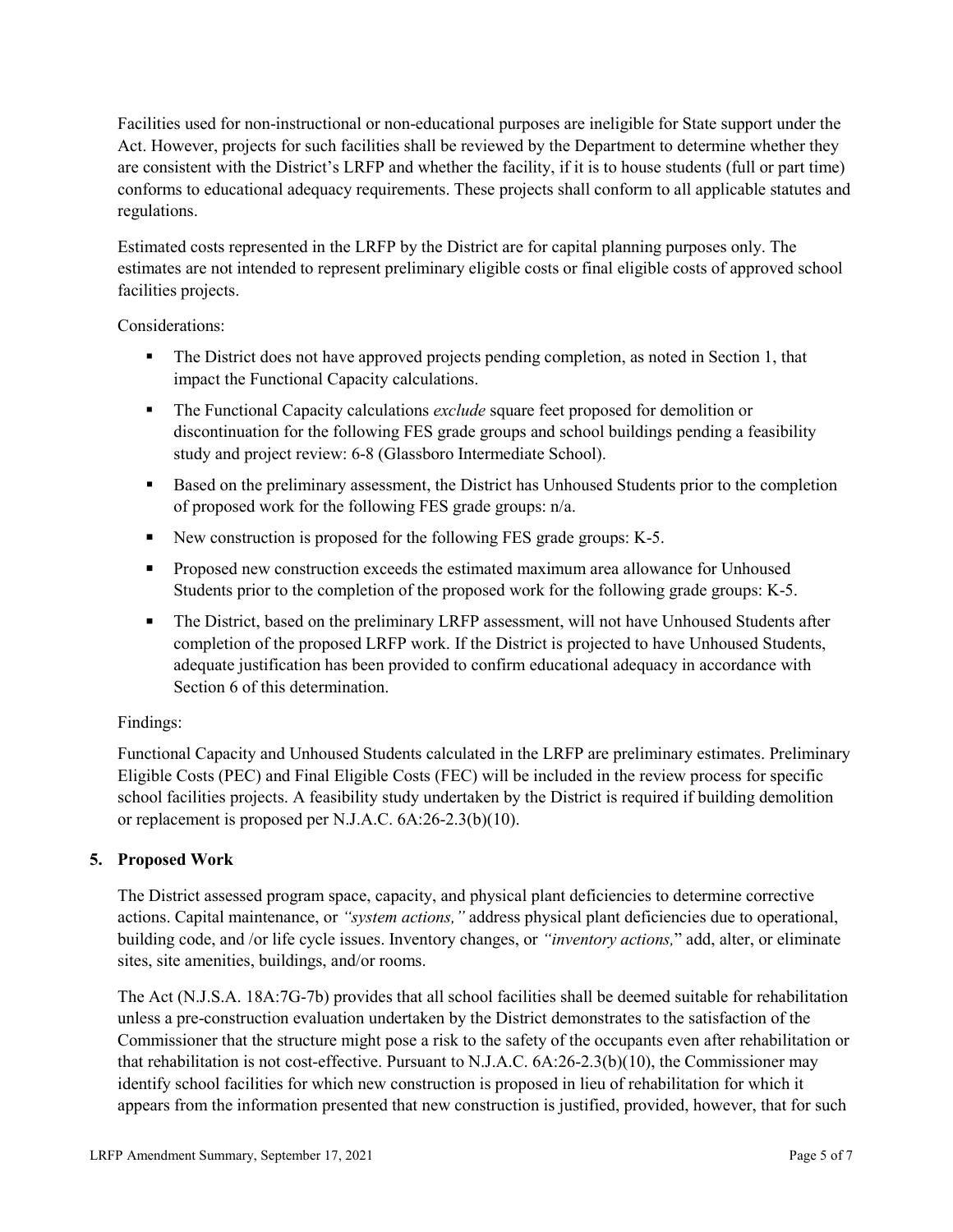school facilities so identified, the District must submit a feasibility study as part of the application for the specific school facilities project. The cost of each proposed building replacement is compared to the cost of additions or rehabilitation required to eliminate health and safety deficiencies and to achieve the District's programmatic model.

Table 5 lists the scope of work proposed for each school based on the building(s) serving their student population. Proposed inventory changes are described in the LRFP website reports titled *"School Asset Inventory Report and "Proposed Room Inventory Report."* Information concerning proposed systems work, or capital maintenance can be found in a supporting document submitted by the District.

With the completion of the proposed work, the following schools are proposed to be eliminated: Glassboro Intermediate School (078); the following schools are proposed to be added: n/a.

| <b>Proposed Scope of Work</b>                                                                  | <b>Applicable Schools</b>                            |
|------------------------------------------------------------------------------------------------|------------------------------------------------------|
| <b>Renovation only</b> (no new construction)                                                   |                                                      |
| System actions only (no inventory actions)                                                     | Glassboro High School (050); Rodgers<br>School (080) |
| Existing inventory actions only (no systems actions)                                           | n/a                                                  |
| Systems and inventory changes                                                                  | Bowe School (090)                                    |
| <b>New construction</b>                                                                        |                                                      |
| Building addition only (no systems actions)                                                    | n/a                                                  |
| Renovation and building addition (system, existing<br>inventory, and new construction actions) | Bullock School (065)                                 |
| New building on existing site                                                                  | n/a                                                  |
| New building on new or expanded site                                                           | n/a                                                  |
| Site and building disposal (in addition to above scopes)                                       |                                                      |
| Partial building demolition                                                                    | n/a                                                  |
| Whole building demolition                                                                      | n/a                                                  |
| Site and building disposal or discontinuation of use                                           | Glassboro Intermediate School (078)                  |

### **Table 5: School Building Scope of Work**

Findings:

The Department has determined that the proposed work is adequate for approval of the District's LRFP amendment. However, Department approval of proposed work in the LRFP does not imply the District may proceed with a school facilities project. The District must submit individual project applications with cost estimates for Department project approval. Both school facilities project approval and other capital project review require consistency with the District's approved LRFP.

# **6. Proposed Room Inventories and the Facilities Efficiency Standards**

The District's proposed school buildings were evaluated to assess general educational adequacy in terms of compliance with the FES area allowance pursuant to N.J.A.C. 6A:26-2.2 and 2.3.